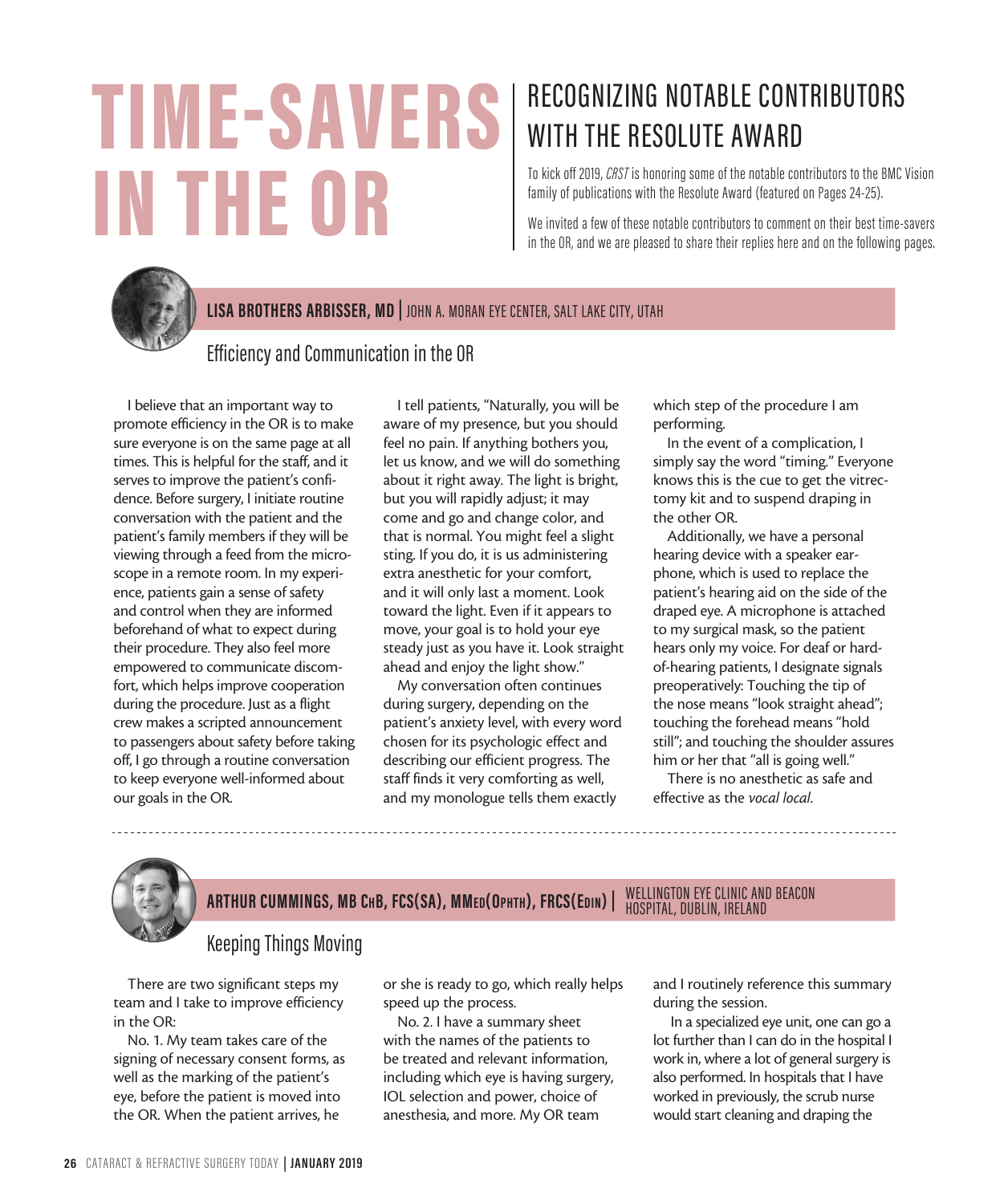patient while I was still writing my notes from the previous case. By the time I

had scrubbed and entered the OR, I was basically ready to make the first incision

(ie, the eye had been cleaned and draped and was ready for surgery).

### **STEVEN J. DELL, MD |** DELL LASER CONSULTANTS, AUSTIN, TEXAS

Many Little Things Add up

When it comes to workflow efficiency in the OR, it is not one thing but rather the sum of many little things that contributes to better performance. For surgeons working with a high volume of cases, small inefficiencies add up to a lot of lost time. This does not mean I recommend rushing through cases. Rather, in my experience, the best way to speed up is to *slow down*. Be mindful, contemplative, slow, and deliberate with all of your movements in the OR. If your scrub technicians are constantly rushing to keep up with you, they will likely be flailing all over the place and making errors. Tell them to slow down, and they will be faster.

Pay attention to where your toughest cases occur in the day's surgical lineup. Some surgeons prefer to schedule tough cases at the end of the day to allow for unpredictable complications.

Other surgeons prefer to have these cases at the beginning of the day. Some days, it seems that all of the cases are unusual and require special considerations. Find the pattern that works best for you and adhere to it.

 Teach your staff where you want the height of the surgical table, microscope, and chair when you enter the room. Pay attention to ergonomics. Have someone photograph you sitting at the surgical microscope from different angles, both at the beginning and toward the end of a case. Avoid raised shoulders, a hunched back, and a hyperextended neck. If necessary, invest in better chairs. Take some time in an empty OR to figure out a comfortable ergonomic position, and re-create that configuration during surgery.

Before you enter the OR, have your staff coach patients on what they should and should not do during

surgery and where they should attempt to fix their gaze. Take a few extra seconds to carefully plan your wound construction. This will pay dividends later in the case. The nature of cataract surgery is such that each step either provides a good foundation or complicates the subsequent steps.

Don't waste effort during a case. I often see surgeons perform a maneuver such as hydrodissection and then reperform it once or twice more, just to be sure. In most cases, this is wasted energy and effort. Perform each step properly and confidently and then move on to the next step. If you perform a phaco-chop technique, one good chop beats a dozen tentative, ineffectual ones. Your goal should be to operate steadily, calmly, and efficiently. Get in and out of the eye before it has a chance to know you've been there.



## **D. BRIAN KIM, MD |** PROFESSIONAL EYE ASSOCIATES, DALTON, GEORGIA

#### Leading by Example

As I contemplated my best OR time-saver for this article, I thought about possible things such as a special technique or a pearl on workflow efficiency. But, as I picked the brains of my surgical team— Troy Morrison, CRNA; circulating nurse Luisa Crandell; and surgical technician Shirley Jones—I realized that the best pearl might be

something entirely different: demonstrating excellent leadership.

Surgeons are put in positions of leadership and authority, whether we want it or not. I have come to realize and appreciate that I must be cognizant of my behavior and willing to change it to be a better leader. In other words, my behavior has a critical impact on the surgical team, and it can either enhance or undermine the efficiency of the day.

We must be mindful and considerate. Come in early—or at least on time—for surgery. Embody the golden rule and treat others the way you would want to be treated. Be positive, pleasant, patient, encouraging, humble, and enthusiastic, not negative, irritated, impatient, blame-shifting, arrogant, or disengaged.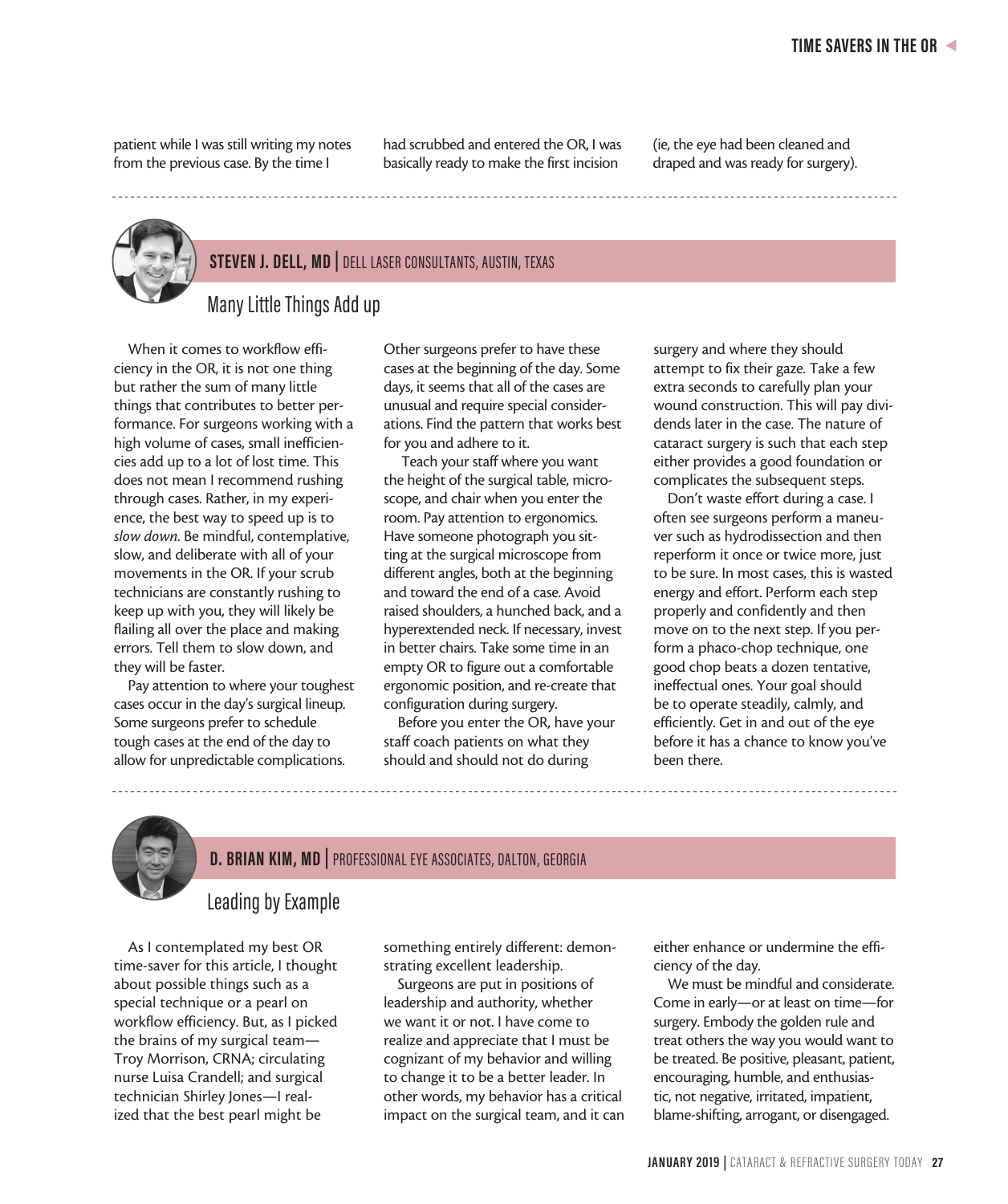People want to follow those whom they respect. When you lead by example, the natural outflow from your team will result in more

determination and hard work. This is where the synergy between your desires for OR efficiency and the team's desire to be their very

best merge into one. Leading by example is not at all easy, but it is the most valuable way to improve OR efficiency.



## **CYNTHIA MATOSSIAN, MD, FACS |** MATOSSIAN EYE ASSOCIATES, HOPEWELL AND HAMILTON, NEW JERSEY, AND DOYLESTOWN, PENNSYLVANIA

#### Best Time-Saver in the OR: Plan Ahead

Here are three key ways I save time in the OR:

- Calculate IOL powers and send, fax, or email them to the ambulatory surgery center (ASC) ahead of time. This way, the ASC has time to place the orders without incurring extra overnight delivery charges. Over time, this yields significant monetary savings for the ASC.
- If you are considering the use of any additional devices or products

during your cases, communicate this possibility to the ASC in advance: possible Malyugin Ring (MicroSurgical Technology) implantation, possible vitrectomy, possible need for Triesence (triamcinolone acetonide injectable suspension, Alcon), possible need for ReSure Sealant (Ocular Therapeutix), etc. This way, the ASC has adequate time to confirm the availability of these products on your surgery day. • At the start of the OR day, have a morning huddle with the scrub technician and circulating nurse to review all the cases and to identify any complex cases, need for additional instruments, arrival times of OR visitors, and unusual patient needs such as extra sedation.

Thorough preplanning leads to efficiency and decreases stress in the OR.



#### **ERIK L. MERTENS, MD, FEBOphth |** MEDIPOLIS ANTWERP PRIVATE CLINIC, ANTWERP, BELGIUM

#### Instant Access to Information

To boost efficiency in my clinic, we have implemented an electronic health record and diagnostic interface that provides me with instant access to information in the OR. This is not only

helpful for identifying the correct procedure for patients, but it also helps to create a paperless office.

Another innovation that improves OR efficiency is use of the CapsuLaser

(Excel-Lens, not FDA approved). This device, attached to the microscope, allows me to create a selective laser capsulotomy without moving the patient from the operating table during surgery.



#### **P. DEE G. STEPHENSON, MD |** STEPHENSON EYE ASSOCIATES, VENICE, FLORIDA

#### Creating Quality Time With Use of Scribes

Having a competent scribe who can serve as a written mirror of my voice has enhanced my practice by enabling me to spend much more quality time with my patients. Now

that I am no longer simultaneously listening and entering information, I am able to give each patient my undivided attention and focus solely on the patient before, during, and

after the examination. I have time to address patients' concerns, explain findings, and answer questions in greater detail. I pursued a career in medicine because of the reward it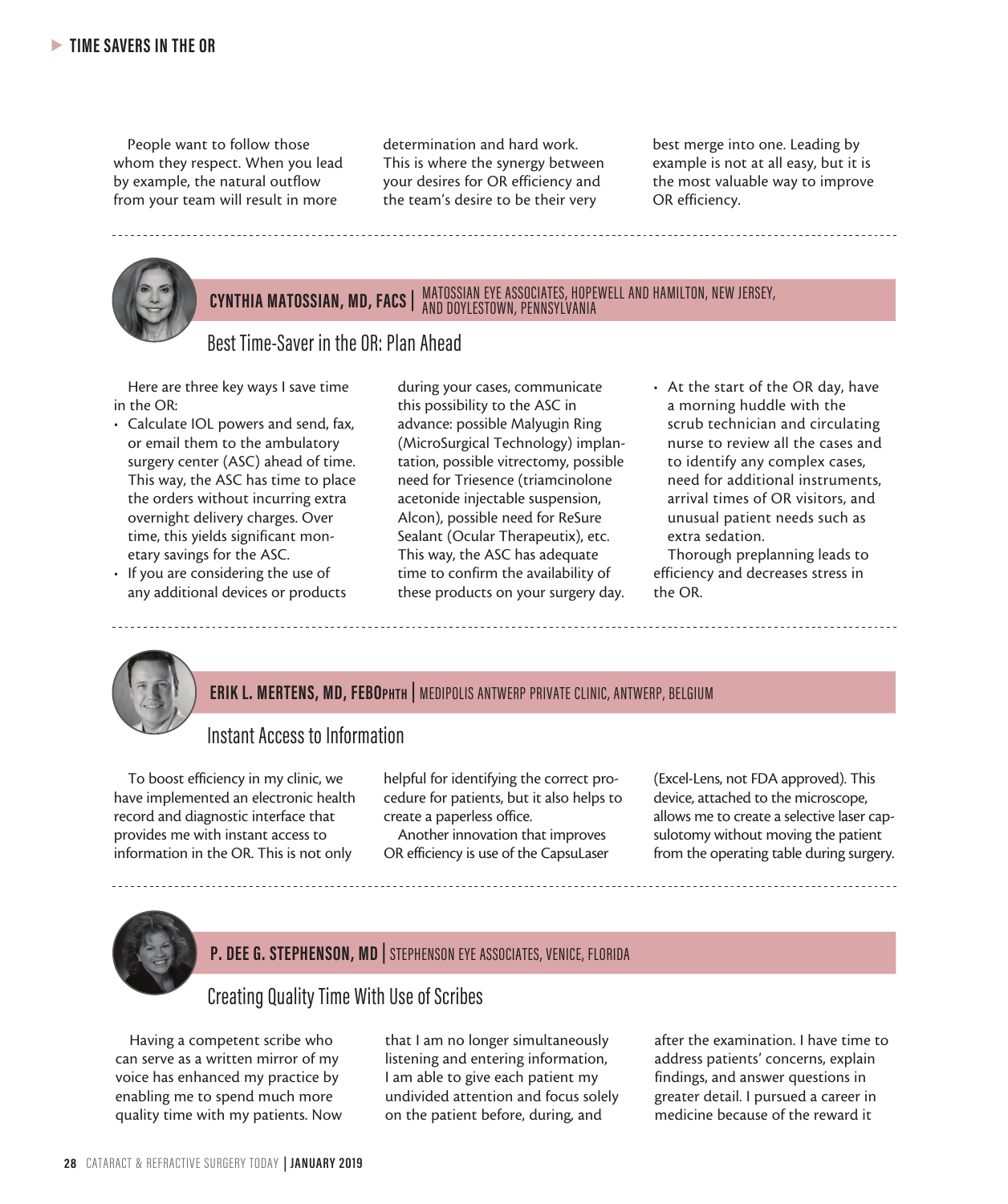brings by helping others, and now, with more time for each interaction, this satisfaction is magnified. Patients leave the office knowing that they,

and not the computer, were my primary concern.

Life is short. I am a surgeon, but I am also a mother, daughter, sister, and aunt. Having a scribe has afforded me much more daily and treasured time with my patients and loved ones, which has been my greatest joy this year!



#### **RICHARD TIPPERMAN, MD |** WILLS EYE HOSPITAL, PHILADELPHIA

#### Predilation for Laser Cataract Surgery Patients

How fast patients reach full pupillary dilation can vary greatly. Patients whose pupils are not adequately dilated for their scheduled cataract surgery can not only delay their own procedure; they can bottleneck the entire surgical scheduleespecially in an ASC where more than one surgeon uses the femtosecond laser during the same block time. We avoid this problem by purchasing small bottles of cyclopentolate 1% in bulk and giving them to our cataract surgery patients

with instructions to instill one drop on the day of their surgery before they travel to the ASC. We do not charge the patients for these drops, but I feel that the nominal cost is well worth it in terms of maximizing ASC efficiency.



#### **VANCE THOMPSON, MD |** VANCE THOMPSON VISION, SIOUX FALLS, SOUTH DAKOTA

Improving Efficiency in Premium Cataract Surgery Through Capsulotomy

I am a believer that the perfect capsulotomy can help to optimize any cataract surgery. I define a perfect capsulotomy as one that is centered as close as possible on the visual axis for the best optical outcome and on the center of the capsule for the best anatomic (and optical) outcome. If the capsulotomy does not fulfill both criteria, the patient has an increased risk of experiencing glare and halos.

When I was doing capsulotomies manually, I used to center them on the pupil. With this approach, I found that I often did not achieve 360º of anterior capsular overlap of the IOL optic in cataract surgery, resulting in capsular fibrosis and contraction. Therefore, I had a higher incidence of lens tilt and decentration than I would have liked.

When I became involved in the research and development of femtosecond laser technology for cataract surgery in 2011, I found that I was able to consistently get a round capsulotomy

of the proper size with the laser. However, I was still centering on the pupil, resulting in inconsistent anterior capsular overlap of the optic.

I then began using a femtosecond laser platform that utilized OCT to position the capsulotomy on the center of the lens. This helped improve my anterior capsular overlap rate, but there was still a significant number of cases in which I did not achieve overlap because the patient could not fixate when the device applied suction to hold the eye still. As a result, I still had more instances of not achieving anterior capsular overlap than I would have liked.

The article by Chang and Waring,<sup>1</sup> describing the use of the subject-fixated, coaxially sighted corneal light reflex as a clinical marker for centration of refractive treatments, taught me why centering the capsulotomy manually, or with a laser, on the pupil did not give me consistent overlap. It also taught me the importance of patient fixation on the

microscope light during capsulotomy. As a result, I went back to performing manual capsulotomies, marking the cornea with an optical zone marker centered on the visual axis to take advantage of the subject-fixated, coaxially sighted light reflex.

However, now that I was back to performing manual capsulotomies, I did not achieve the roundness and consistent size that I enjoyed with the laser. My anterior capsular overlap rate did improve, but it still was not as consistent as I would have liked.

When I incorporated the Zepto capsulotomy system (Mynosys) into my surgical routine, a few things happened that were game changers. First, I realized that I didn't have to try to follow a corneal mark to do lens surgery. I was now working directly on the lens capsule with a round device of the proper size, and I could create a consistently centered capsulotomy to achieve 360º of anterior capsule overlap of the optic (Figure).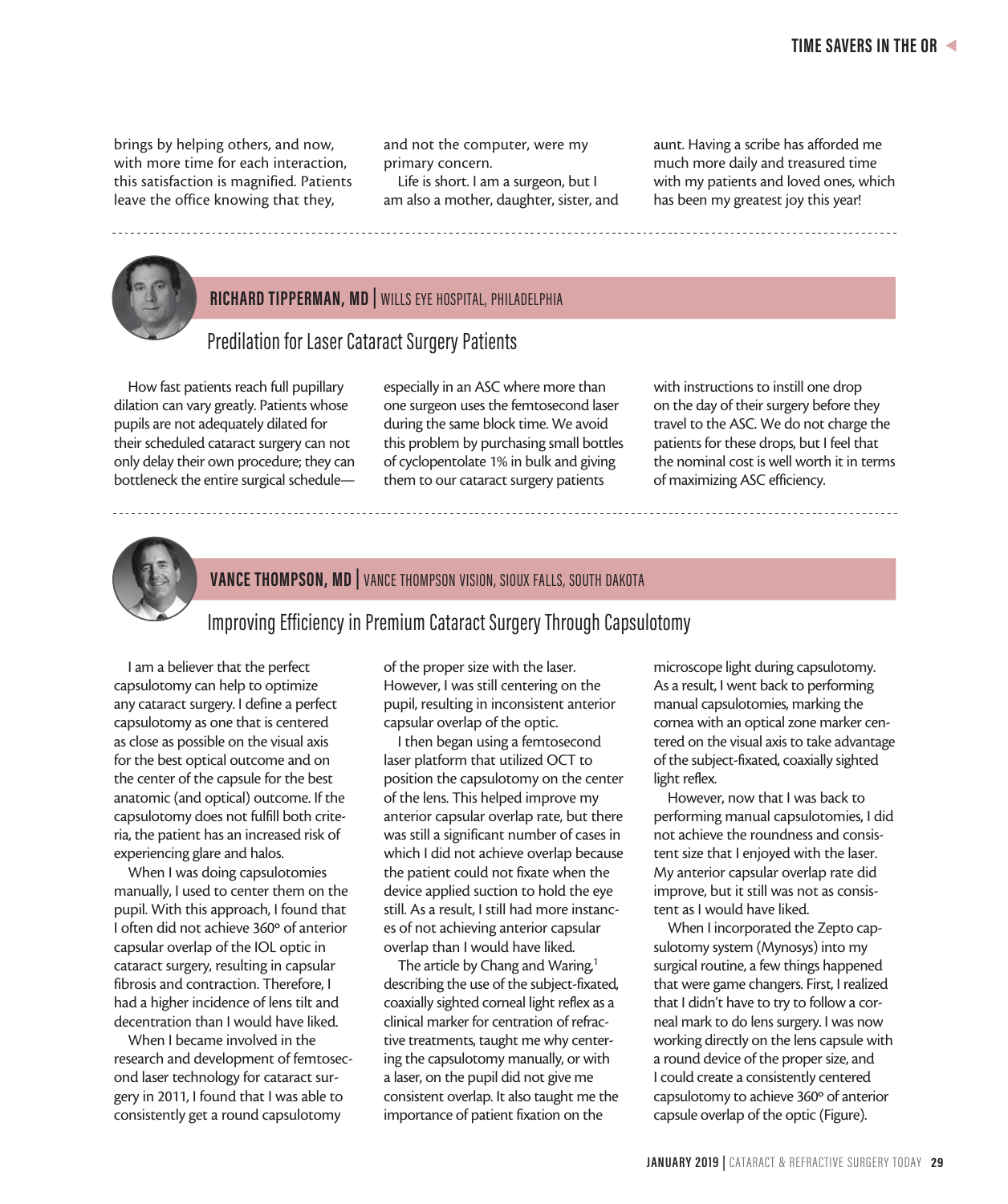Second, my surgical efficiency improved. With manual capsulotomies, I had to mark the cornea and, while performing the capsulotomy on the lens, continually reposition the eye so that the corneal light reflex was centered as well as possible. With the femtosecond laser, I had to go into a separate room with the patient, which slowed down the process. With Zepto, I can operate directly on the capsule, and it fits right into my surgical routine in the OR.

My rate of anterior capsular overlap of the optic increased with this technology, and use of the Zepto is now a



**Figure. Zepto capsulotomy improves surgical efficiency, the accuracy of centering the capsulotomy in cataract surgery, and the rate of achieving 360º of capsular overlap to optimize long-term implant stability.**

2018;44(5):528-533.

mainstay in my practice. Because it allows me to achieve consistent overlap of the optic, I believe that there is less chance of patients' experiencing dysphotopsias from tilting and decentration of the optic—problems that can

#### occur when the anterior capsule does not overlap the optic.<sup>2</sup>

1. Chang DH, Waring GO IV. The subject-fixated coaxially sighted corneal light reflex: a clinical marker for centration of refractive treatments and devices. *Am J Ophthalmol*. 2014;158:863-874. 2. Thomson VM. Streamlined method for anchoring cataract surgery and intraocular lens centration on the patient's visual axis. *J Cataract Refract Surg.* 

#### **GEORGE O. WARING IV, MD |** WARING VISION INSTITUTE, MOUNT PLEASANT, SOUTH CAROLINA

#### Benefits of EHRs

The combination of a scribe and an intelligent, automated, hybrid electronic health record (EHR) has been a game changer for my practice. With the implementation of a hybrid cloud-based EHR, practice management software, and trained scribes, I have more *face time* with our clients and increased efficiency in the OR and clinic. We utilize

Modernizing Medicine's hybrid electronic health record system, their practice management software, and revenue cycle management.



#### **ROBERT J. WEINSTOCK, MD |** THE EYE INSTITUTE OF WEST FLORIDA, LARGO, FLORIDA

#### OR Efficiencies Include a Traffic Cop

Trying to perform eight to 10 cataract surgeries per hour is no easy task. Very few surgeons or surgery centers are able to meet this benchmark. Speed is not the No. 1 goal, but running a highly efficient and streamlined surgical process does provide benefits to the patients, doctors, surgery center, and practice. It takes a tremendous amount of planning, skill, coordination, teamwork, and execution to achieve, and it often takes years of refinement to truly accomplish.

We use video monitors in every OR to improve efficiency. We have multiple cameras stationed throughout our ASC to see what is happening in different areas and rooms. For example, in one of the ORs, the TV monitor that is mounted in the corner can be split to one, four, or nine different views, depending on our goals. We typically split it into four views: one is a wide view of the femtosecond laser room, and the other three quadrants are wide views of the other ORs and sterile hallway.

In the hallway, we have a monitor split into nine views, where all three ORs, the femtosecond laser room, the preoperative and postoperative holding areas, and the hallway can be seen. This allows everyone to be on the same page and to know exactly what is going on, which helps surgical flow tremendously. The nurses and scrub technicians find this very helpful with regard to the timing of preparation, draping, and speculum insertion.

Another way we improve efficiency in our surgery center is by using a